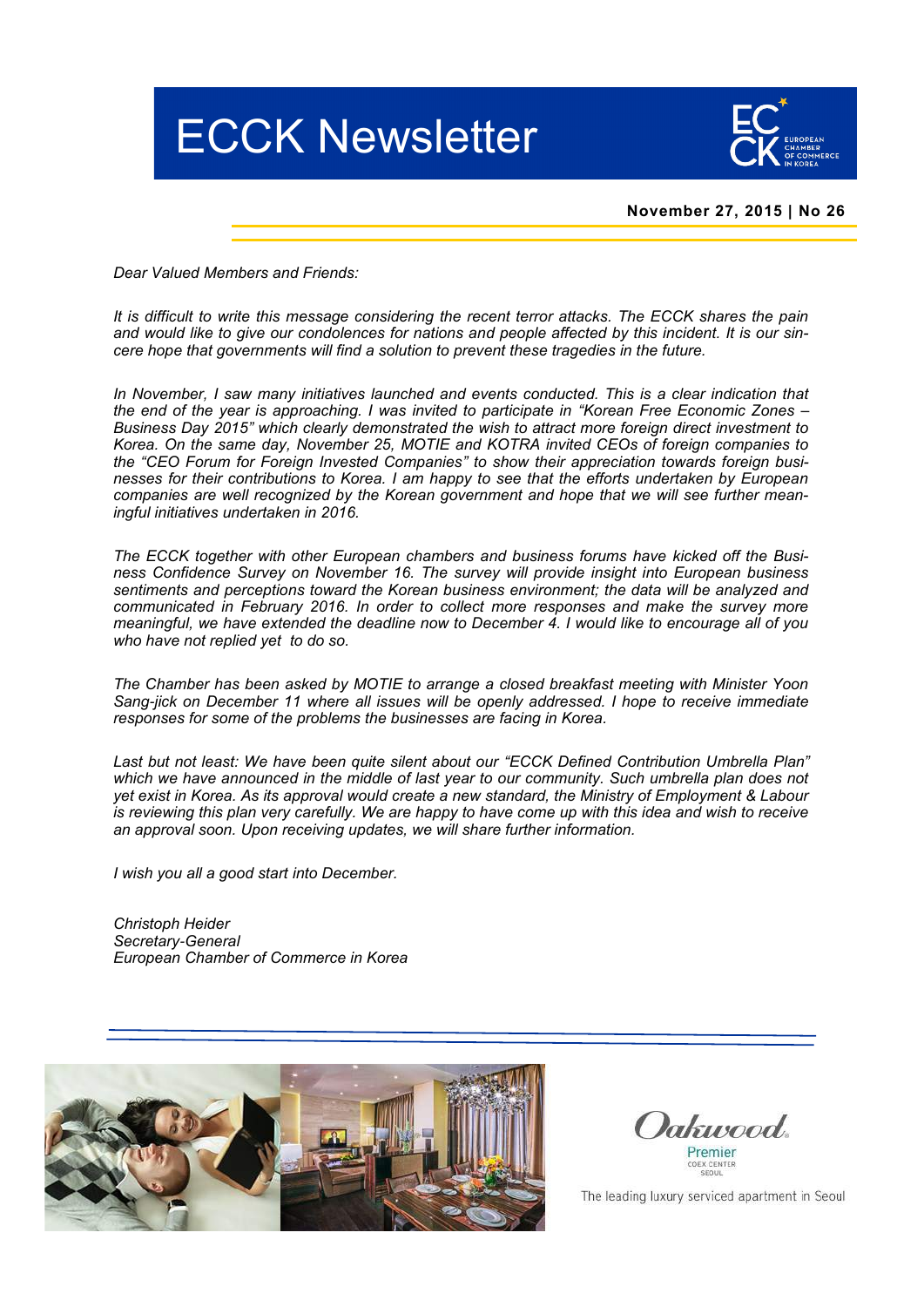# **Information Session on ECall Briefing**

Starting in 2018, every new car model sold in Europe must be equipped with eCall In-Vehicle -Device. This device automatically transmits the position data of a vehicle to emergency centres in case of an accident. The system will be linked to European Geostationary Navigation Overlay Service (EGNOS) and Galileo satellite navigation.

As this new requirement will have a significant impact on automotive industries, the ECCK held an information session in partnership with the European Global Navigation Satellite Systems (GNSS) Agency on November 3. For presentations, Fiammetta Diani, Deputy Head of Market Development at the European GNSS Agency (GSA), and Martin Grzebellus, Managing Director of NavCert GmbH, provided de-

# **KGS Conference 2015**

Korea GNSS Society (KGS) is Korea's only organization for global navigation system. On November 4-6, it hosted its  $4<sup>th</sup>$  annual conference with the topic of "PNT Technology for the Unmanned Autonomous System". As the only conference collectively sharing research results in unmanned vehicles, robot, and drone area, various Korean government organizations, National Geographic Information Institute, and the EU Delegation to Korea participated to discuss GNSS-related topics and multilateral cooperation opportunities within the global GNSS society.



# **Launching of Business Confidence Survey 2015**

The Business Confidence Survey 2015 was officially launched at Roland Berger office on November 16. The survey has been prepared to gauge European companies' perception towards the business environment of Korea. 11 European chambers and business councils are participating in the survey to offer their views on the prospect of business operation in Korea.

tailed information on testing procedures for GNSS devices as well as support plans that EU institutions offer for manufactures.



# **ECCK Luncheon on Anti-Trust**

On November 6, ECCK organized its luncheon on Anti-Trust. Organized for the third time this year, sought-after competition experts reflected on the most important developments in the competition landscapes of Europe and Korea.

For this luncheon, Anne Wachsmann, Partner of Linklaters' Competition/Antitrust Practice, highlighted the recent appointment of Margrethe Vestager as Competition Commissioner. Under Ms Vestager's watch, investigations have been conducted into activities that may limit fair competition in the European market, such as the potential abuse of power by particular IT companies, proposed mergers by companies with high market shares, and governments' decisions to provide assistance to companies on a discretionary basis.

Following this presentation, John Choi from Shin & Kim presented on the Korean environment and particularly on the Korea Fair Trade Commission's (KFTC) Antitrust Enforcement.

In the launching event, representatives from BKBF, FKCCI, KGCCI, ITCCK, SKBC and Maeil Business Newspaper as a media partner joined along with the ECCK and Roland Berger to commemorate the initiation of the survey.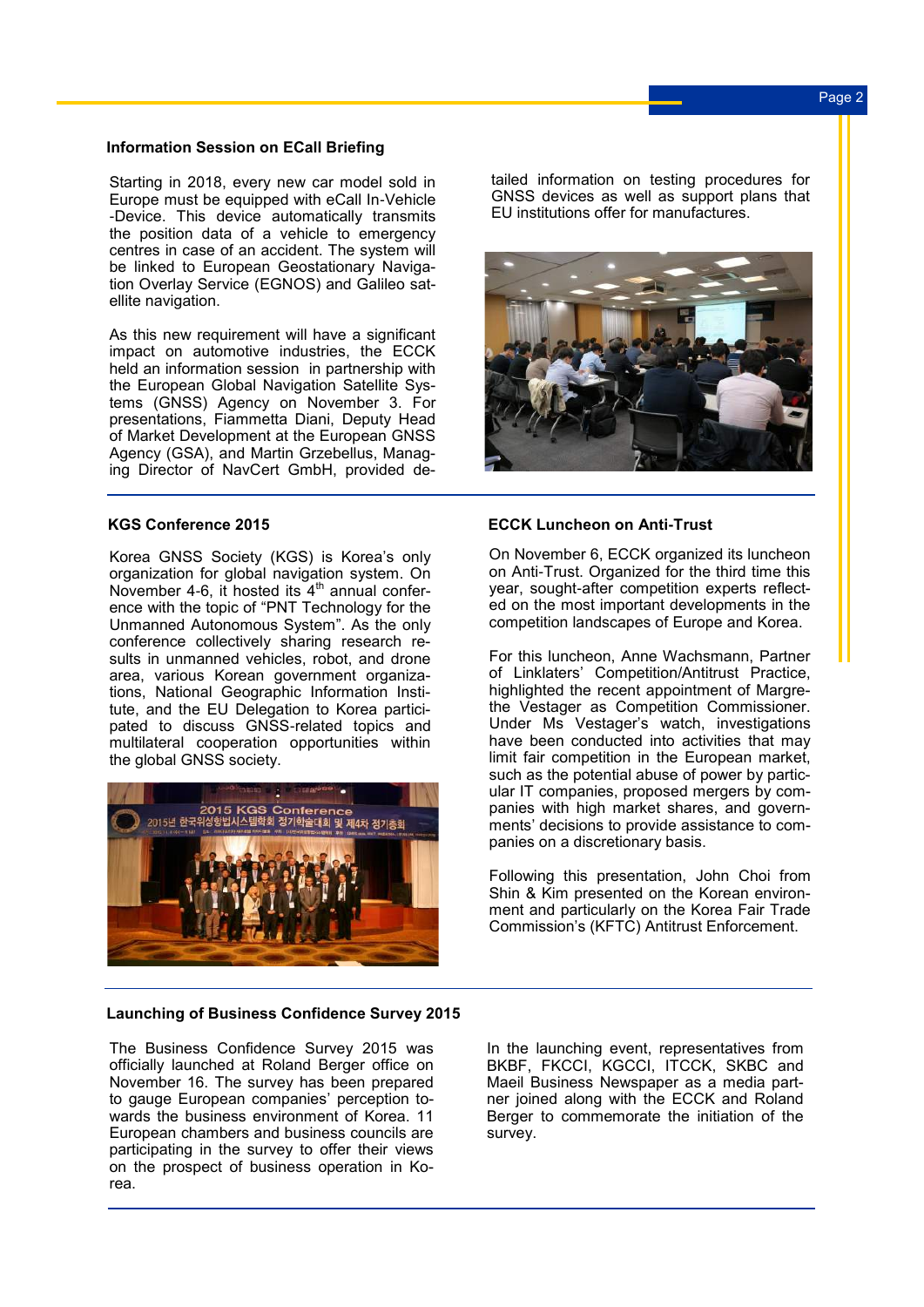### **ECCK Taxation Seminar**

In partnership with KPMG, the Chamber hosted the final taxation seminar of 2015 on the major tax issues occurring during a tax audit in Korea and its recent developments on November 17.

During the presentation, practical guidance was given to mitigate transfer pricing risks for

# **ECCK-KOTRA CSR Activity "Grow Together"**

The ECCK and Korea Trade-Investment Promotion Agency (KOTRA), along with AXA Direct, hosted its second round of *Grow Together* on November 24. Continuing the safety theme from the first round of CSR at IKEA, this time, the university student volunteers prepared and demonstrated the importance of traffic safety to pre-school children. Various props were used to teach the basic concepts concerning cars, crosswalks, and streetlights age-appropriately.



Europe-based multinational companies. After the presentation, a panel discussion as well as a Q&A session were conducted by the experts of KPMG.

*Grow Together* is a joint program for foreign companies and Korean student volunteers. The program aims to bridge communication and understanding between foreign companies operating in Korea and Korea's young generation in hopes of facilitating a better investment environment to increase foreign investment in Korea.



#### **ECCK November Network Night**

The Chamber hosted the last networking event of the year at Maison Pernod Ricard. While the evening was a bit chilly, delectable cocktails concocted on the spot and freshly baked pizza were huge hits.



We would like to extend our warm thanks to Absolut, Eclat, Dr. Oetker, British Airways, and National Theater of Korea for their generous sponsorship and making this evening wonderful.